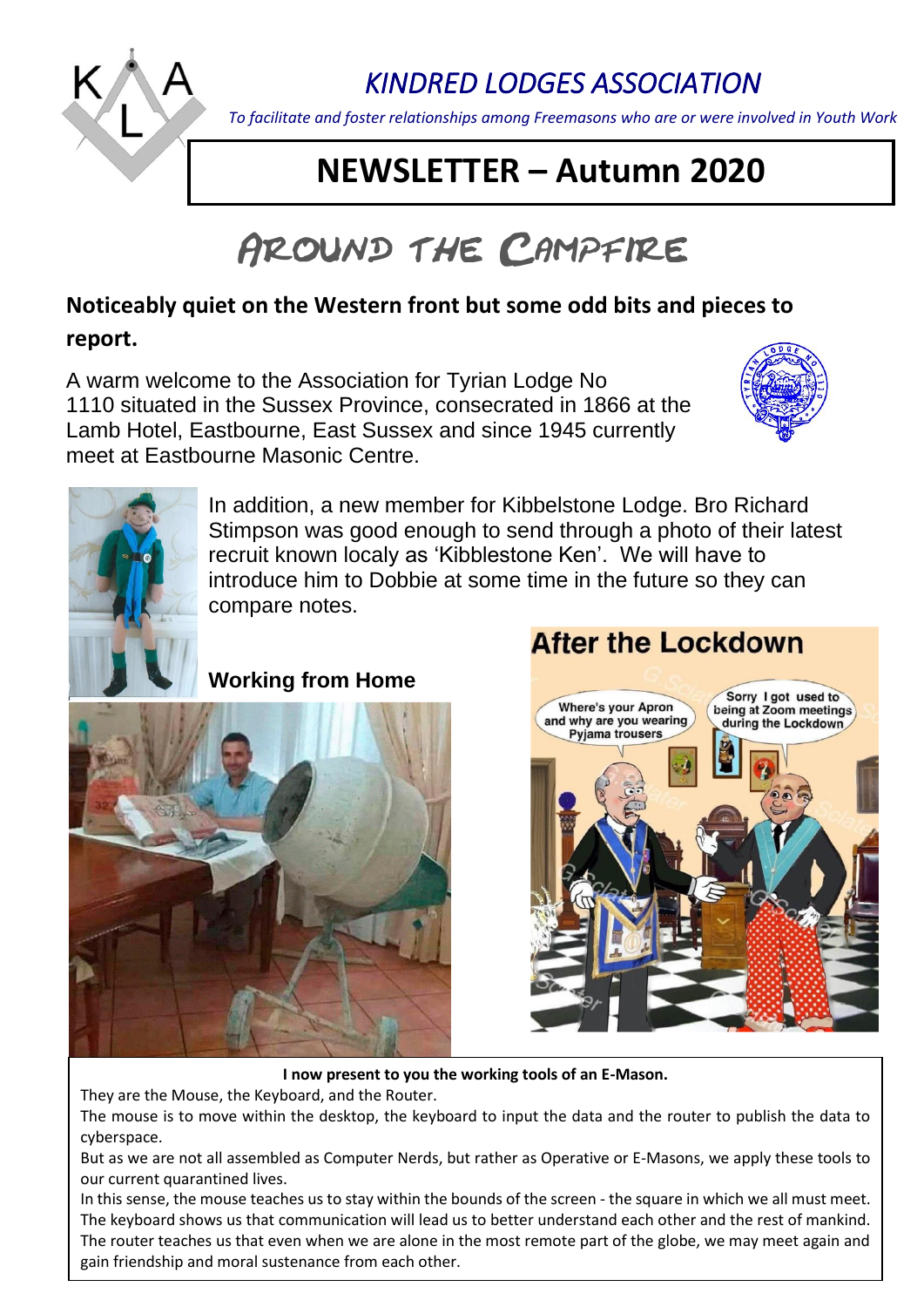**A big Thank you to Ernie Horton for these photo's following a visit to the National Memorial Arboretum this summer**



#### **The KLA at the 2020 (virtual) Gilwell Reunion**

This year the Gilwell Reunion was a virtual event with a range of online workshops, videos, and discussions. The KLA took the opportunity to run a workshop and attracted around 70 people on the day, despite coinciding with other worthy events.



The workshop was chaired by W Bro. Paul Wong, the Chairman of the KLA, after which W Bro. Tony Harvey presented a 20-minute talk followed by a question and answer session. The talk gave an outline of Freemasonry, touched on some of the obvious parallels with Scouting, introduced the KLA and the relationship today between The Scout Association and UGLE, and covered how local Scouting can collaborate with local Freemasonry. The Q&A session featured M. W Bro. Christine Chapman, Grand Master of Freemasonry for Women (The Honourable Fraternity of Ancient Freemasons) and V.W Bro. Sylvia Major, Grand Secretary of the Order of Women Freemasons, as well as our own W Bro. Steve Richards (Be Prepared Lodge), Bro. Mark Smith (Rudyard Kipling Lodge) and W Bro. Tony Harvey. The questions were quite broad and demonstrated genuine interest in Freemasonry. The event gave us an opportunity to get a clear message across to a good-



sized audience. It was the first time we have had representatives from the two Orders of Women Freemasons, a collaboration which we intend to repeat in future years when hopefully we can return to face-to-face attendance.

A recording of the workshop can be seen on W Bro. Tony Harvey's YouTube channel at [https://youtu.be/R\\_9SdIXC36c.](https://youtu.be/R_9SdIXC36c) You can see further talks, including his Prestonian Lecture, at [https://www.youtube.com/c/WBroTonyHarvey.](https://www.youtube.com/c/WBroTonyHarvey)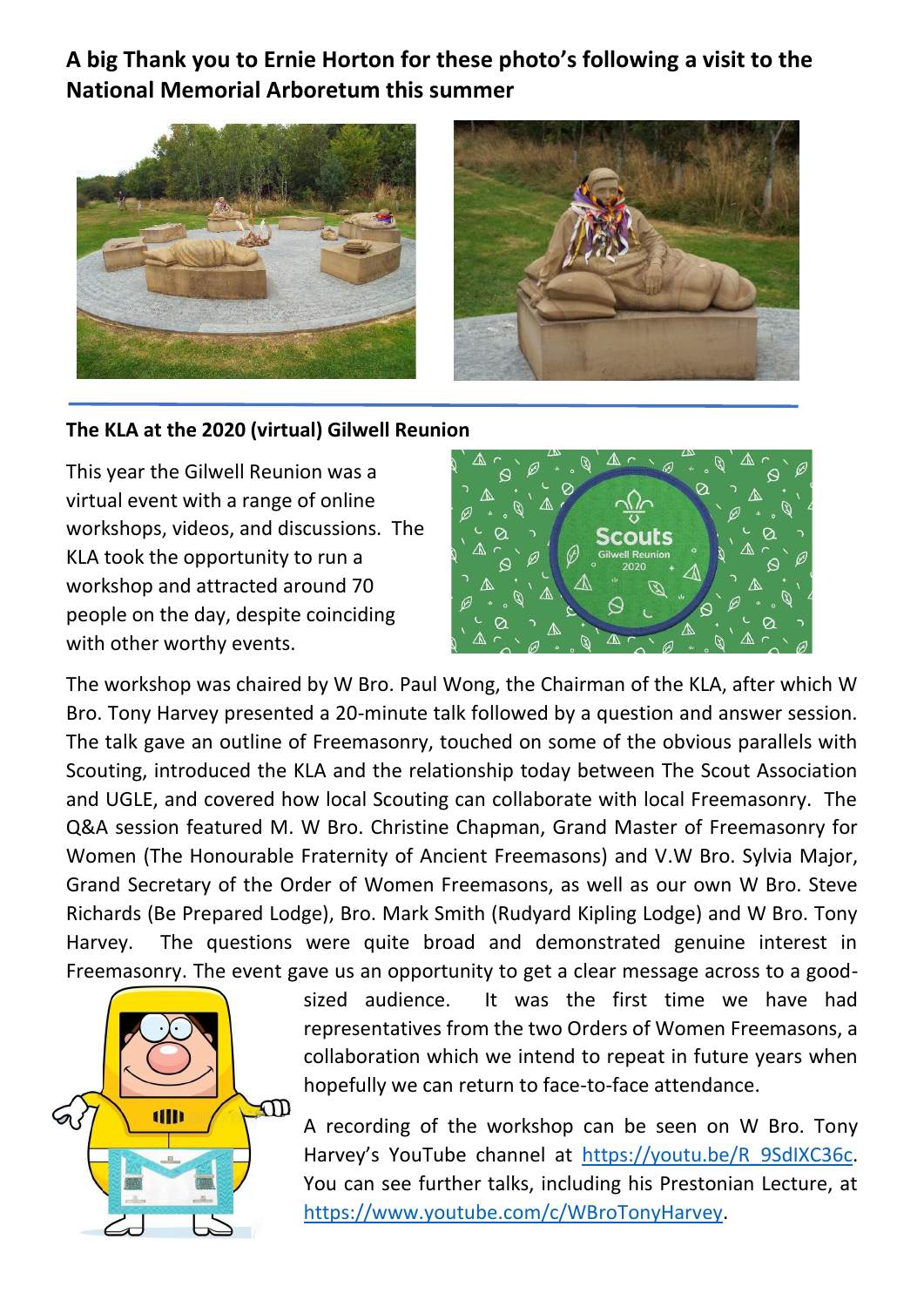

**News from Down Under**

**The campfire circle at Brookfields Scout Park, where Baden- Powell Lodge in Wellington, New Zealand, conducted their recent Installation.** 

**Photo courtesy RW Bro Charles Reich**

### **The Old Masters Wages**

I met a dear old man today who wore a Masonic pin, It was old and faded like the man, It's edges were worn

quite thin. I approached the park bench where he sat, To give the old brother his due, I said, "I see you've travelled east," He said, "I have, have you?" I said, "I have, and in my day Before the all-seeing sun, I played in the rubble, with Jubala Jubalo and Jubalum."

He shouted, "Don't laugh at the work my son, it's good and sweet and true, And if you've travelled as you said, You should give these things their due."

The word, the sign the token, the sweet Masonic prayer, the vow that all have taken, Who've climbed the inner stair. The wages of a Mason are never paid in gold, but the gain comes from contentment, when you are weak and growing old.

You see, I've carried my obligations, for almost fifty years, It has helped me through the hardships and the failures full of tears. Now I'm losing my mind and body, Death is near, but I don't despair, I've lived my life upon the level, And I'm dying upon the square.

Sometimes the greatest lessons Are those that are learned anew, And the old man in the park today has changed my point of view. To all Masonic brothers, the only secret is to care, May you live your life upon that level, May you part upon the square.



## **MERCHADISE**